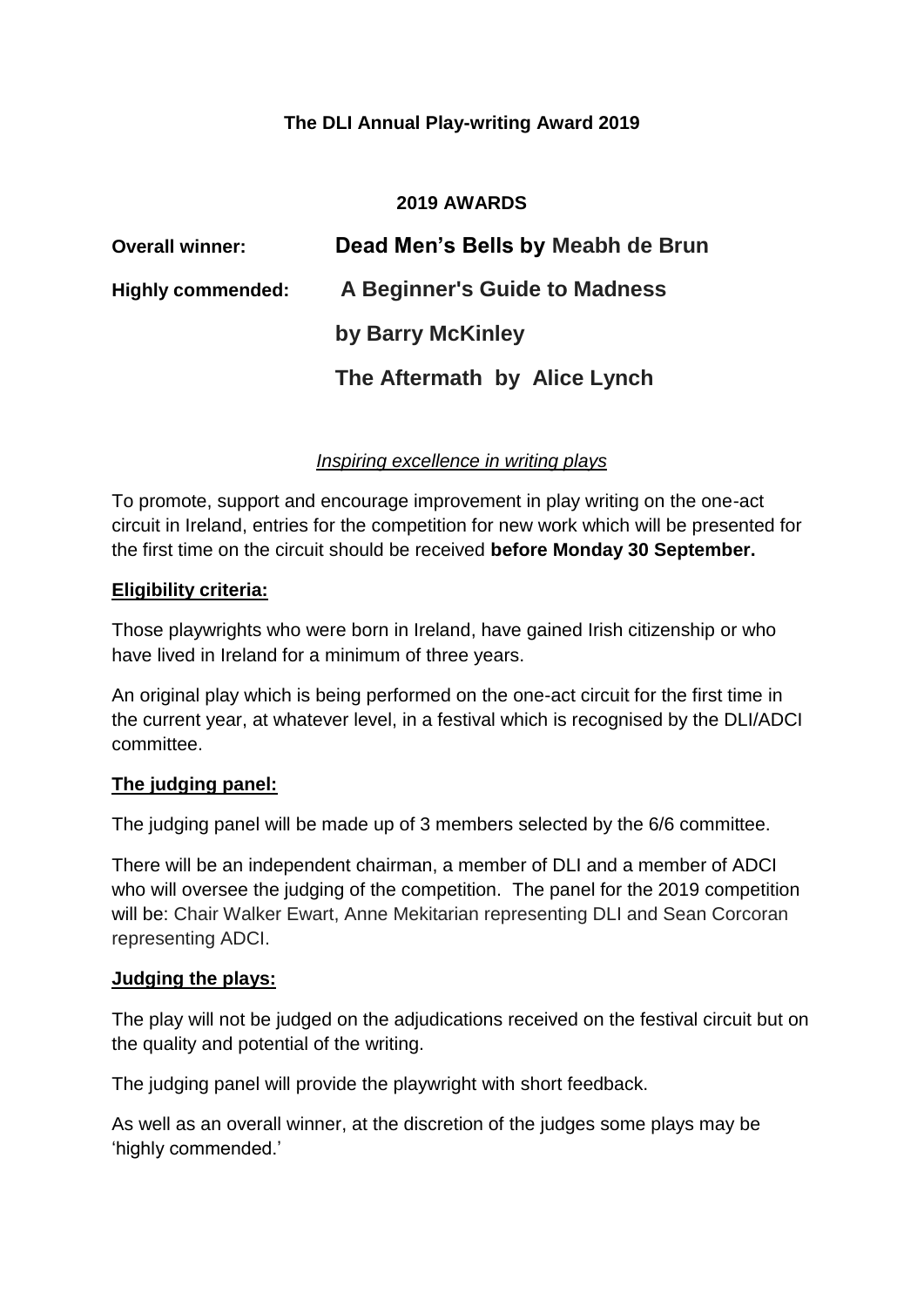**The award:** The overall winner for the year will be announced on the final night of the All-Ireland One-act Finals. The decision of the judges, overseen by the 6/6 committee, will be final.

The panel reserve the right NOT to award the prize where the overall quality is deemed to be not sufficiently good.

A copy of the play, of whichever draft, should be forwarded by e-mail to Walker Ewart [\(walker.ewart@gmail.com\)](mailto:walker.ewart@gmail.com). Please see the attached notes to aid your application.

# Guidelines on the Presentation of Entries to the Play-Writing Competition 2019

## General

It is permissible to send a draft of the play which may change as rehearsals go forward.

All entries should be typed in Arial size 12.

Please ensure that there is a complete list of cast members.

There should be a clear delineation between the lines of each character, with any stage directions either in brackets or italics.

#### Front page

The front page should have the title of the play with the name of the author.

At the bottom of the page please have the name of the group which will be performing the play and, if known, the festivals entered.

#### Introductory page

It would be useful for the panel to have:

some background to the author (e.g member of a particular group? How long writing? Any other published pieces? First time attempt?);and

some information as to the themes explored within the play and why you chose to write it.